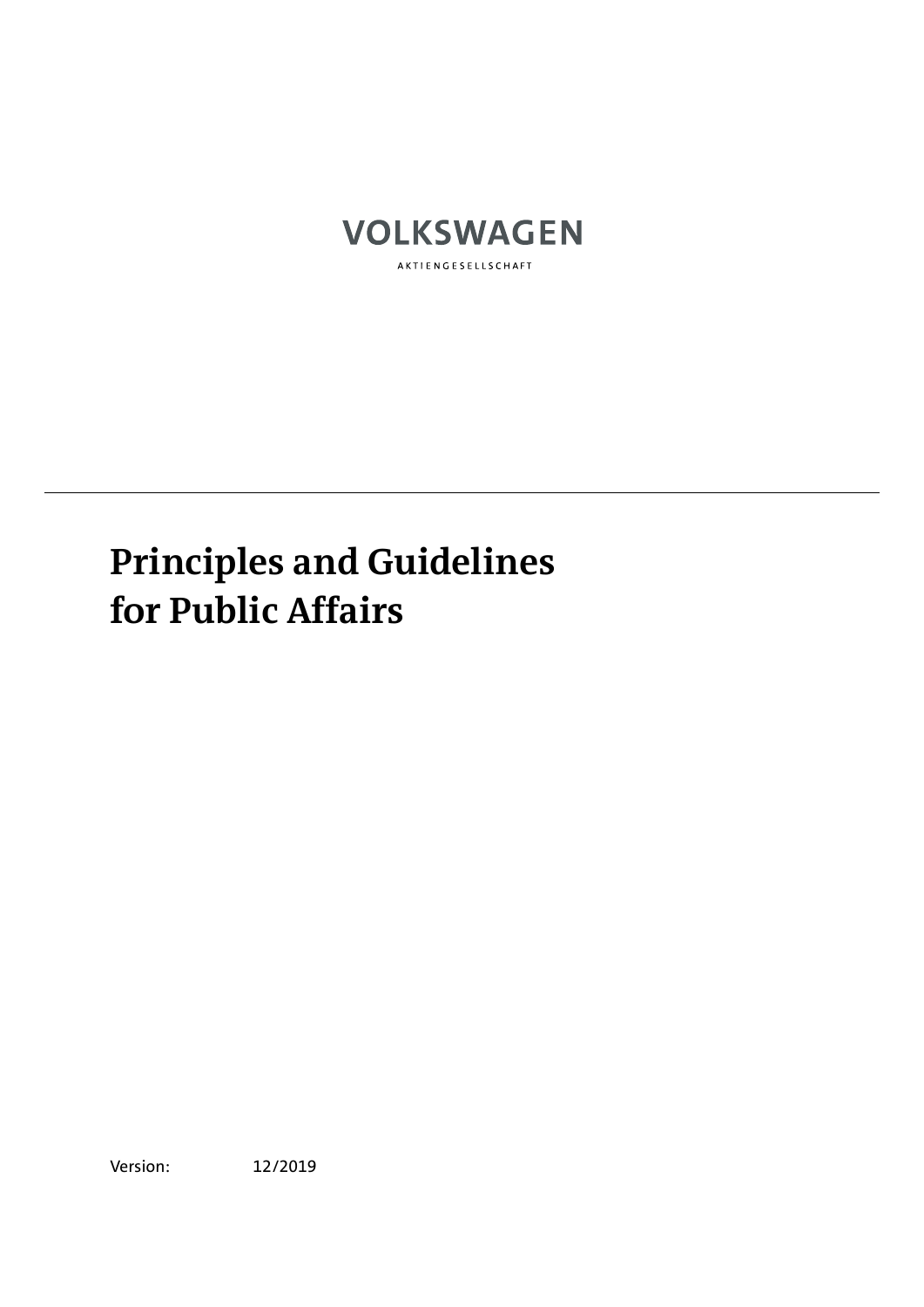#### **Preface**

The Volkswagen Group and its brands operate in a complex and highly regulated environment. We regard it as our responsibility to actively help shape the framework for our economic activity, and its effects on society and the environment, in dialogue with our stakeholders.

Those responsible for our Public Affairs worldwide take on this task. Their objective is to establish and to maintain the company's scope of action and to keep stakeholders in politics and society informed.

It is our mission to create lasting values: Shaping Mobility for Generations to Come.

Dr Thomas Steg

Head of Public Affairs Volkswagen Aktiengesellschaft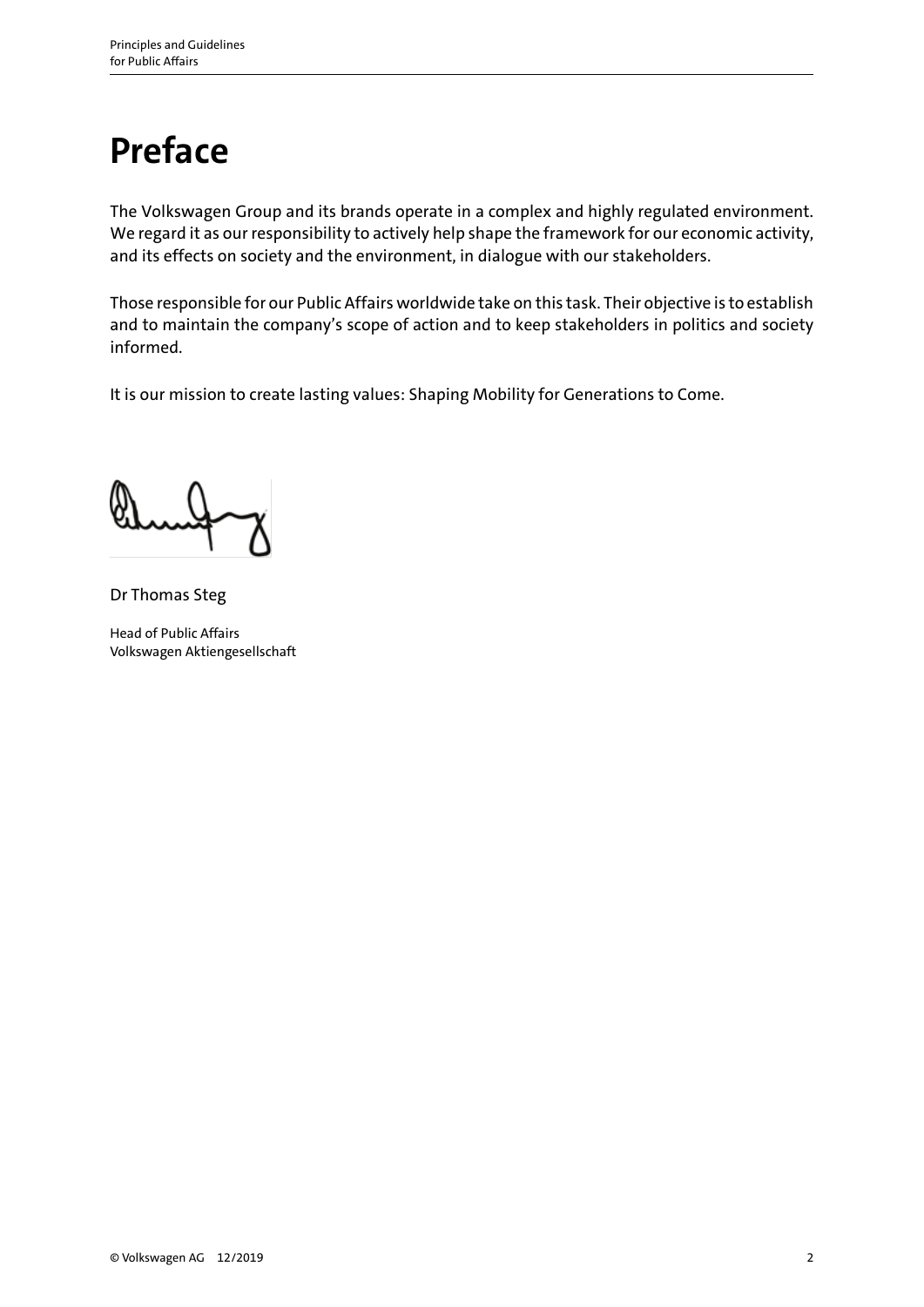In addition to the Volkswagen Group Code of Conduct, this document defines the principles and guidelines for Public Affairs.

## **Role**

**Public Affairs introduce the Group's positions into political decision-making processes** by providing truthful and comprehensive information as well as reliable and competent advice. They can also contribute ideas for innovation strategies or for future-oriented regulatory approaches. Information about the Group's key positions is published yearly.

**In dialogue with politics and stakeholders,** Public Affairs contribute to sharpening and raising the Group's profile as a responsible company and increasing its reputation. The goal is to maintain stable and balanced relations with all stakeholders.

**Within the Group,** Public Affairs foster an understanding of political processes and a culture of open dialogue with politics. They examine and collect information, analyse its relevance, and draft differentiated strategies for the company. At Group level, a globally coordinated approach and aligned communication of the brands and companies is ensured via suitable structures and processes.

## **Networks**

**Public Affairs are represented on Group level, at the company's locations and in several capitals worldwide.** Their tasks in dialogue with politics and stakeholders can also be taken on by those responsible for Public Affairs in brands and companies.

**Public Affairs also maintain contact with political decision makers through Group memberships in national and international organisations,** for instance memberships in associations. The same principles and guidelines are binding on them within the context of these memberships. They commit to introduce the positions of the Group used for the dialogue with political decision makers unchanged within these organisations whilst respecting competition and antitrust law. If the positions for the dialogue with political decision makers resolved upon by the members of these organisations deviate in their substance from the Group's positions, this is noted as dissent.

The basis of these memberships is the acceptance of their respective policies and rules by those responsible for Public Affairs. When a membership is taken up, these policies and rules must be reviewed for any contradictions to applicable regulations.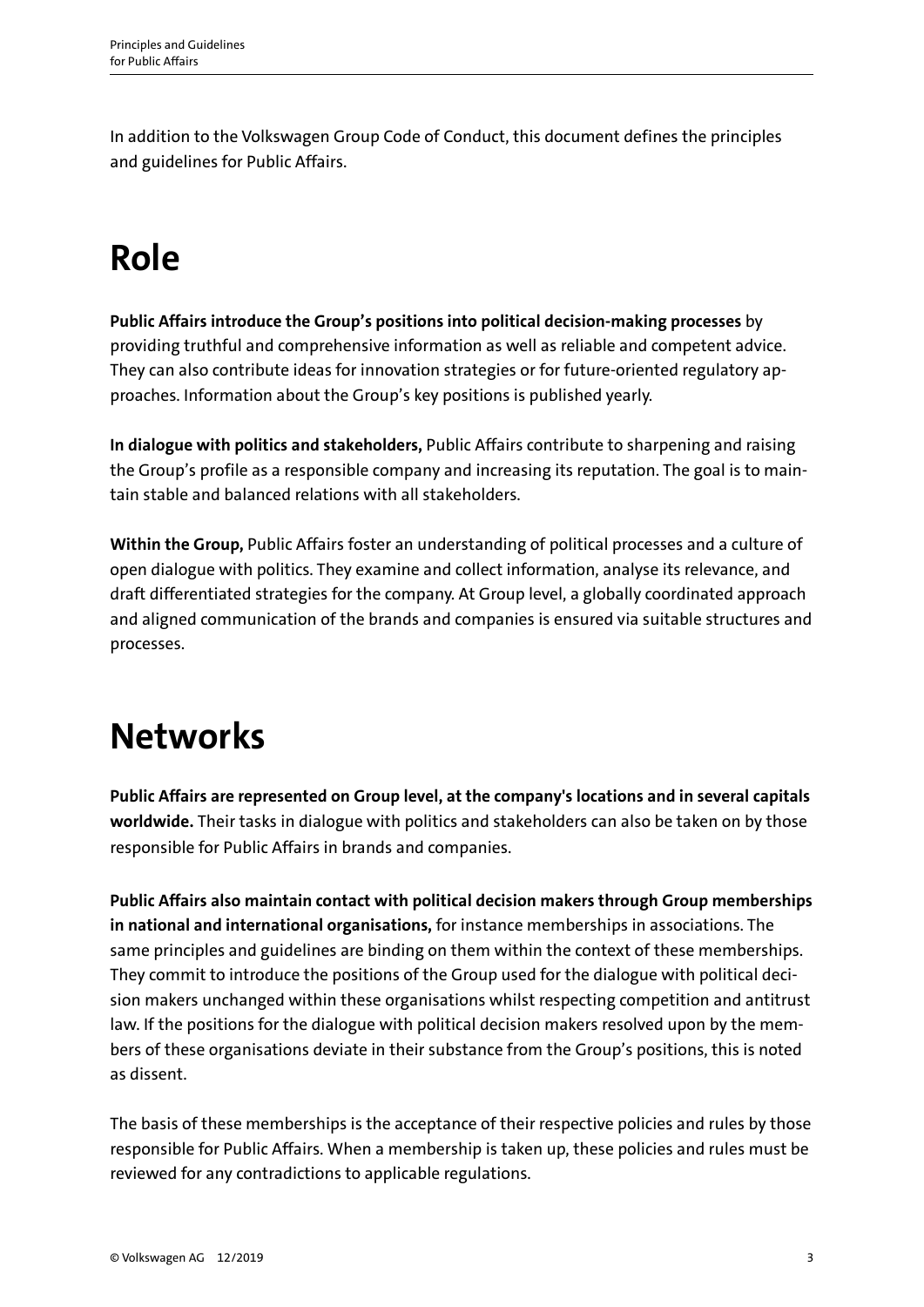**Information about key memberships** is published yearly.

## **Transparency**

**Public Affairs act according to the principles of integrity, openness and responsibility.** Information about the structures and resources of Public Affairs is published yearly.

**As a general rule, the Group welcomes provisions for transparency in Public Affairs.** Where binding or voluntary provisions issued by political bodies are already in force, Public Affairs abide them. The Group is registered in the transparency register of the European Union and complies with the associated guidelines. There, details of structures, resources and objectives of political lobbying at European level are disclosed.

**Business partners who are to provide services for Public Affairs** undertake to comply with legal regulations, internal rules and voluntary commitments made by Public Affairs, including the Principles and Guidelines for Public Affairs at hand.

## **Contact with political decision makers**

**Compliance with international conventions and the laws and regulations of the countries in which they operate is a matter of course for Public Affairs**. All contacts with political decision makers strictly comply with the applicable laws and regulations and the corresponding Codes of Conduct, measures to prevent corruption, and competition and antitrust law.

**When dealing with public officials and elected officials,** Public Affairs pay particular attention to transparency, sincerity and objectivity in communication and cooperative behaviour.

Public Affairs act in a politically neutral manner, but are not indifferent. As a general rule, they represent the Group's positions in dialogue with political decision makers around the world, but reserve the right to refuse contact with individual stakeholders on the basis of the Group Essentials.

**In contact with political decision makers, those responsible for Public Affairs ensure that Group sites are not used as stages by those campaigning for political office.** In Germany, during the three months immediately preceeding an election, we do not set any events with a public profile with the candidates.

**Exchanges on topics of a technical character** are central to each contact.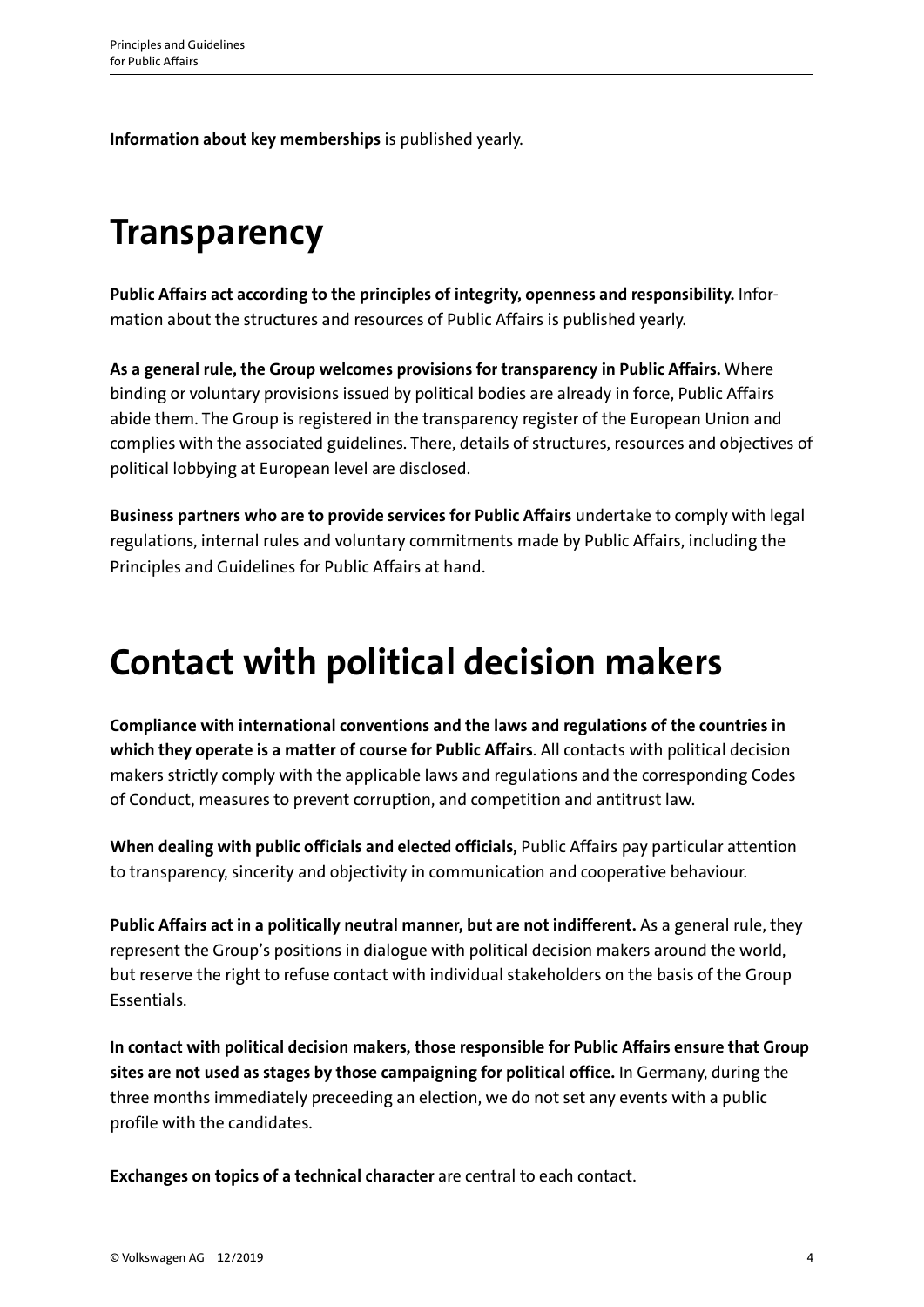#### **Events**

Public Affairs engage in dialogue with politics in various exchange formats. Information on regular formats is published yearly.

#### **Sponsoring and donations**

The political system of the Federal Republic of Germany relies on a functioning party system. The Basic Law of the Federal Republic of Germany sets out principles of political party financing, which require the parties to generate their own revenues in addition to the reimbursement of election costs by the state.

On this basis, Public Affairs support parties across the democratic spectrum in Germany with sponsoring.

They combine their support with the intention to raise public awareness for the Group, its business models and product portfolios.

As a matter of principle, they ensure an appropriate balance between their own services and the contractually agreed consideration.

All sponsoring activities comply with legal requirements and internally applicable regulations.

Figures relating to support of political party events and to the advertising budget for party-affiliated publications are published yearly.

As a general rule, the Volkswagen Group does not make donations to political parties or political decision makers.